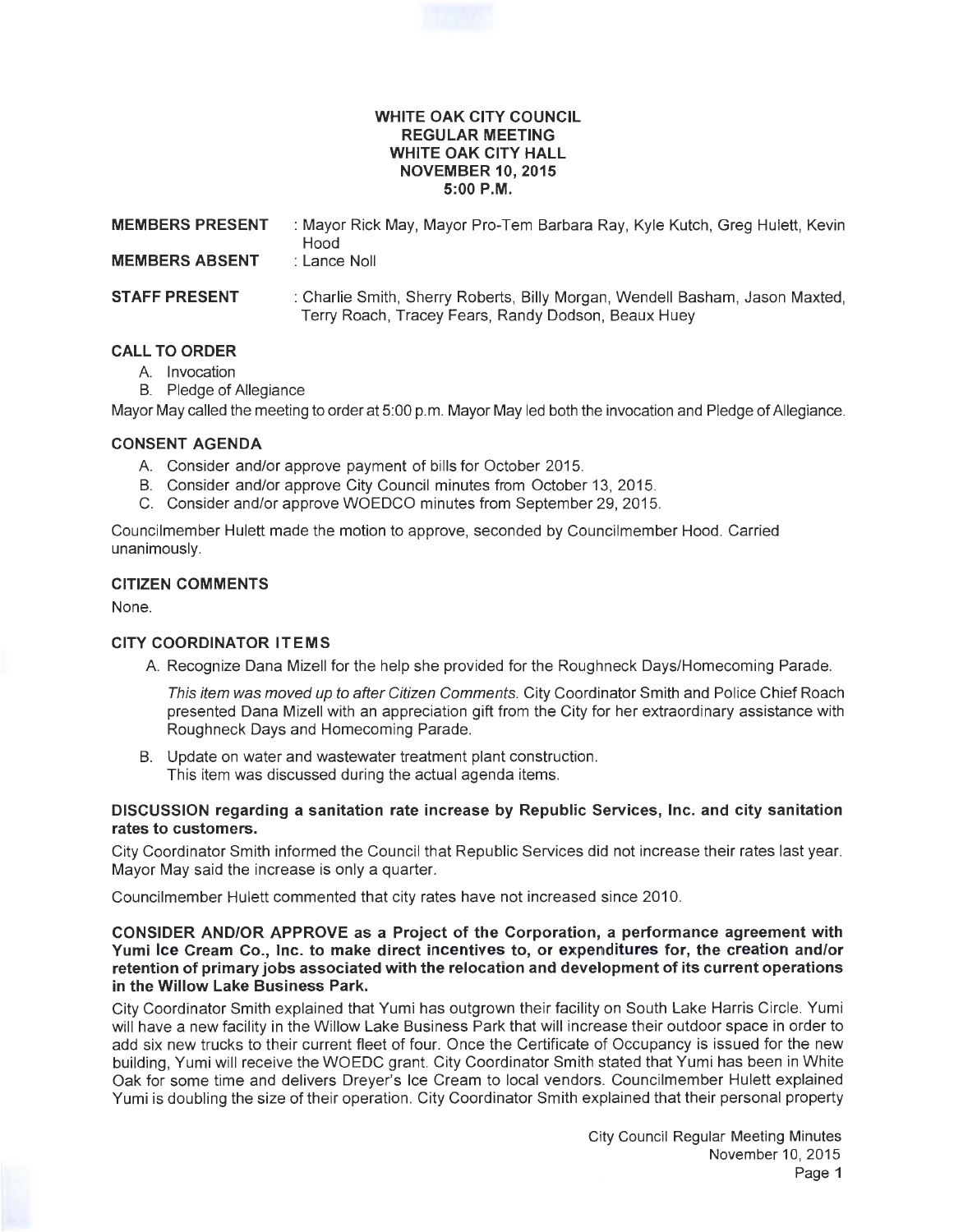tax would transfer to White Oak from Dallas.

Motion to approve made by Councilmember Kutch, seconded by Councilmember Hood. Carried 3-0-1 with Councilmember Hulett abstaining.

### **CONSIDER AND/OR APPROVE as a Project of the Corporation, a performance agreement with Sat-Lite Technologies, Ltd. to make direct incentives to, or expenditures for, the creation and/or retention of primary jobs associated with the relocation and development of its future operations in the Willow Lake Business Park.**

City Coordinator Smith explained that Sat-Lite is currently in Longview on Fisher Road and they want to move to White Oak. WOEDC has agreed to give Sat-Lite a lot at the end of Willow Lake Business Park that previously belonged to Josh Smallwood. After Mr. Smallwood received a financial grant to purchase the property, he realized the property was too small and relinquished the lot back to WOEDC. The lot is approximately 1.9 acres and Sat-Lite will build their \$300,000 facility on that lot. The lot will be deeded to the company after it meets the criteria of the performance agreement. The company has plans to bring in some operations that are currently performed out of state.

Mayor May asked if Sat-Lite was part of Vertex. City Coordinator Smith explained this is a break off of Vertex. Councilmember Hood asked how long they have been on Fisher Road. City Coordinator Smith answered over five years. The owners gave an impressive presentation to WOEDC. The company has equipment all over the world and attends trade shows worldwide.

Motion to approve made by Mayor Pro-Tem Ray, seconded by Councilmember Hulett. Carried unanimously.

### **CONSIDERATION of awarding bid for the Wastewater Treatment Plant Expansion project.**

City Coordinator Smith explained that bids were opened last week. Hayes Engineering suggests we approve Heritage for the contractor. Mayor Pro-Tem Ray asked what improvements are involved with this project. City Coordinator Smith named all the improvement projects. Councilmember Hulett sought affirmation about the newest Certificate of Obligation. City Coordinator Smith reaffirmed that the Certificate of Obligation was for \$5.2 million and was for several different projects.

Motion to award the bid to Heritage made by Councilmember Hulett, seconded by Councilmember Hood. Carried unanimously.

### **CONSIDERATION of awarding bid for the 2015 Drainage Improvements project.**

City Coordinator Smith explained these are the three drainage projects around Robin Lane. The street caved in this last week and employees had to fill in the holes. This will be a major project. There is another project on Jamaica where a creek comes in and is washing out a homeowner's yard. This project will include new headwalls and a drainage system. Bluebird Circle will be put on hold with hopes that the Robin Lane project will help its issue.

Councilmember Hulett made a motion to award this project to the low bidder, Excel, seconded by Councilmember Kutch. Carried unanimously.

### **CONSIDER AND/OR APPROVE Resolution 2015-10 approving a grant incentive to Weezer's Graphics (second reading).**

Mayor Pro-Tem Ray made the motion to approve, seconded by Councilmember Hood. Carried unanimously.

### **CONSIDER AND/OR APPROVE Resolution #2015-11 casting candidate votes for the Board of Directors of the Gregg Appraisal District.**

City Coordinator Smith stated that in the past that the Council has split the votes between all candidates. This particular election, there are five positions and eight candidates. Other entities have contacted him to request the Council to apply all of its votes to David McWhorter.

Councilmember Hulett made the motion to give all 54 votes to David McWhorter, seconded by